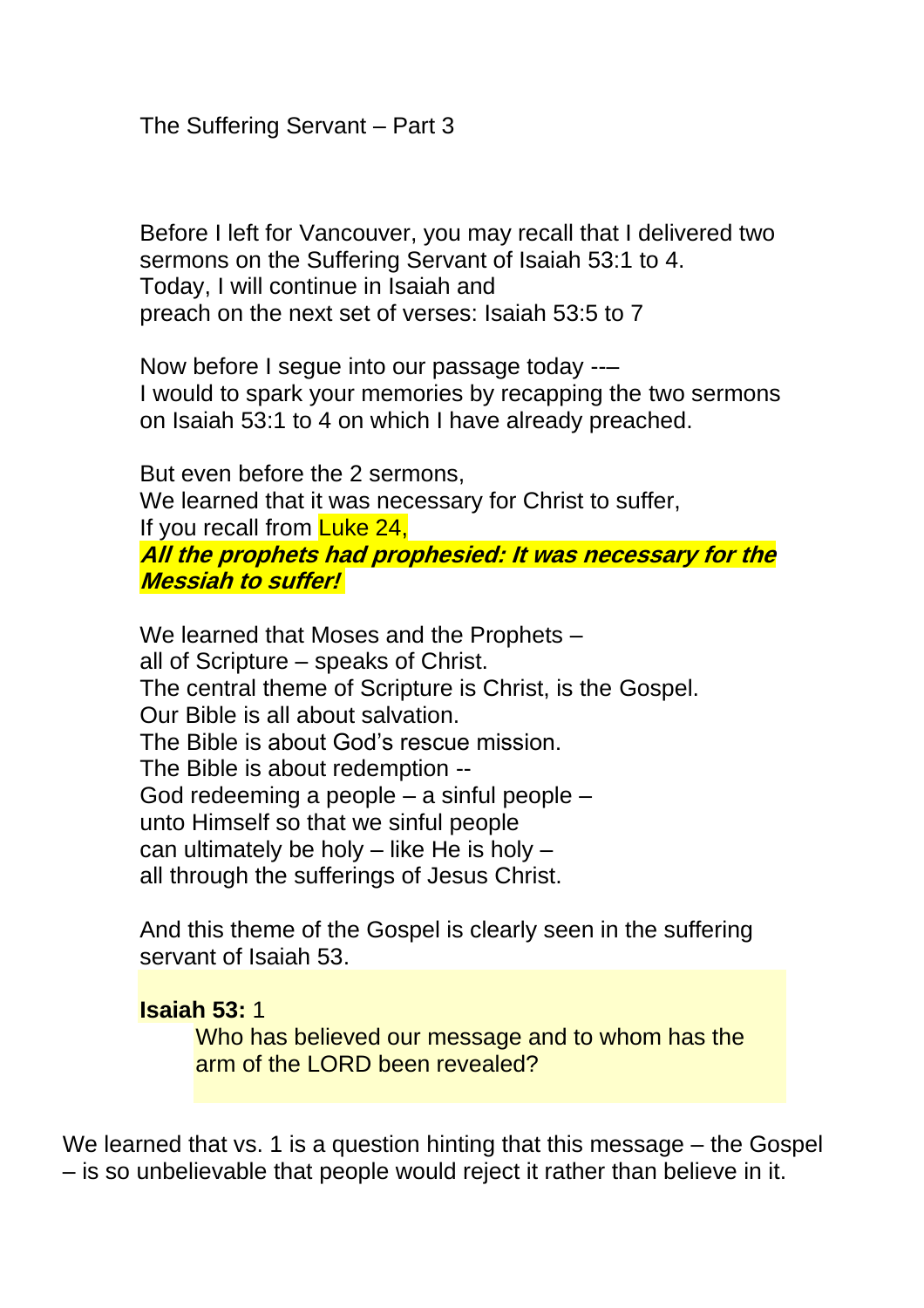In Romans 5,

Christ died for the ungodly. Very rarely will anyone die for a righteous person, though for a good person someone might possibly dare to die. But God demonstrates his own love for us in this: While we were still sinners, Christ died for us. Rom 5:6-8

The Messiah dying for sinners? To the Jew this Gospel message was scandalous and to the Gentile, foolishness.

But to us Christians – who hear and believe in the Gospel – it is sweet music to our ears.

Thank God, Christ died for the ungodly, Praise God, Christ died for the unrighteous.

In the second half of Isaiah 53:1, it mentions "the arm of the Lord."

**Isaiah 53:** 1

Who has believed our message and to whom has the **arm of the LORD** been revealed?

Unfortunately – as was prophesied – the Jews would fail to recognize The Arm of the Lord*.* 

*That is why it says, "*to whom has the arm of the Lord been revealed?"

What does the Arm of the Lord mean? We learned from **Isaiah 59:16**.

He [the Lord] saw that there was no one, he was appalled that there was no one to intervene; so his own arm achieved salvation for him, and his own righteousness sustained him. (Isaiah 59:16)

The Lord saw that there is no one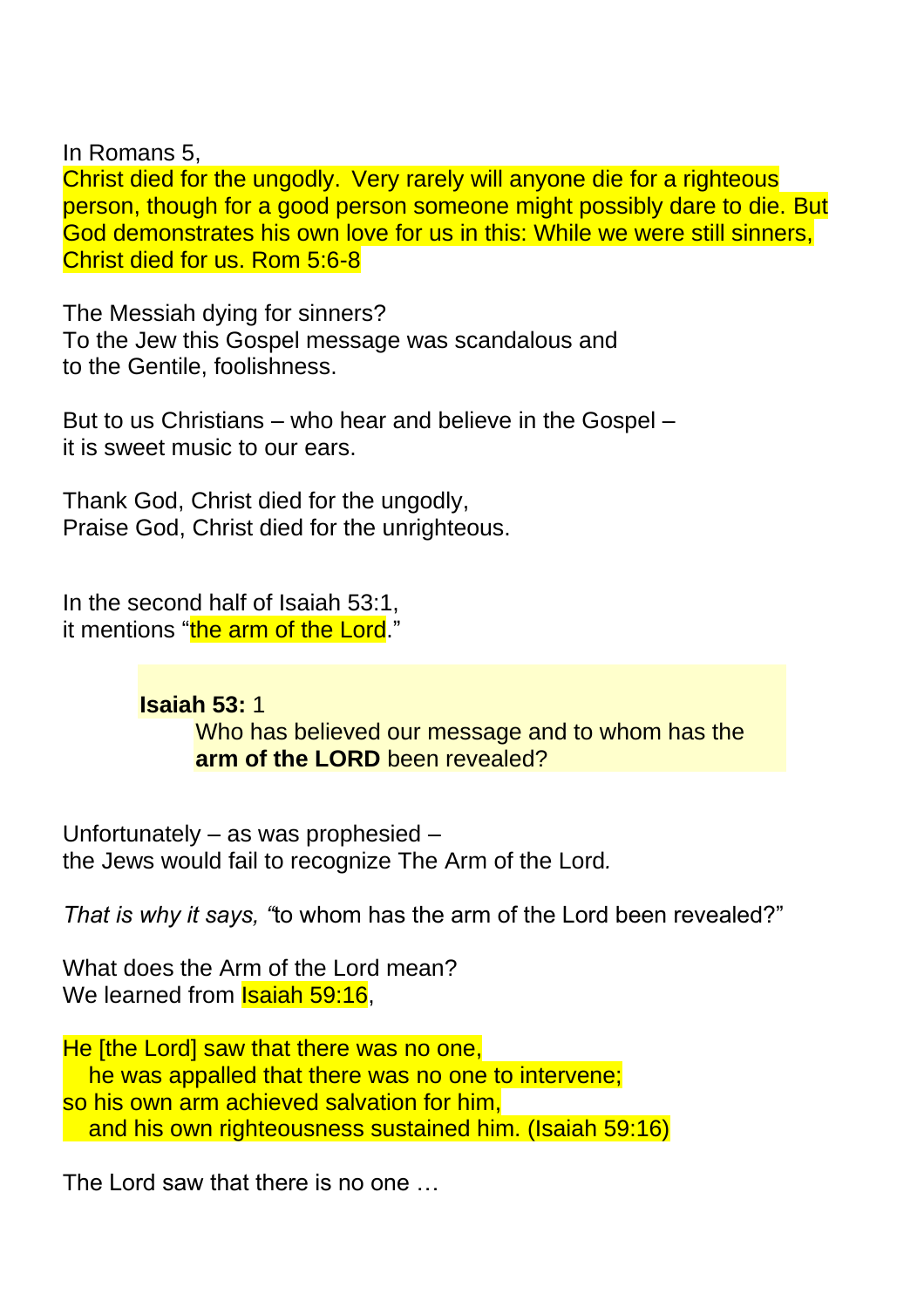This passage comes from Psalms 14:1-3: there is no one who does good, no one is without sin, not even one. "No one" means we all have sinned and fall short of the glory of God.

Because no one – among the human race – could intervene for sinners God Himself (who is holy – set apart from sin) stretched out His Arm – that is, God became flesh and lived the sinless life we couldn't live, died the death we deserve.

God's outstretched arm did it all for us – through the Trinity.

Let's go to Isaiah 53:2

He grew up before him like a tender shoot, and like a root out of dry ground. He had no beauty or majesty to attract us to him, nothing in his appearance that we should desire him.

So from this passage, we learned that Jesus Christ was probably not attractive.

So often, Jesus is erroneously portrayed in Jesus paintings and movies as handsome.

But vs. 2 clearly says he had no beauty or majesty to attract us to him physically.

Because we are inventive and prone to idolatry, we should NOT acquire our theology and doctrine from art or drama. No!

Instead we should develop our doctrine directly from the horse's mouth – i.e., the Word of God.

# **Isaiah 53:3** says,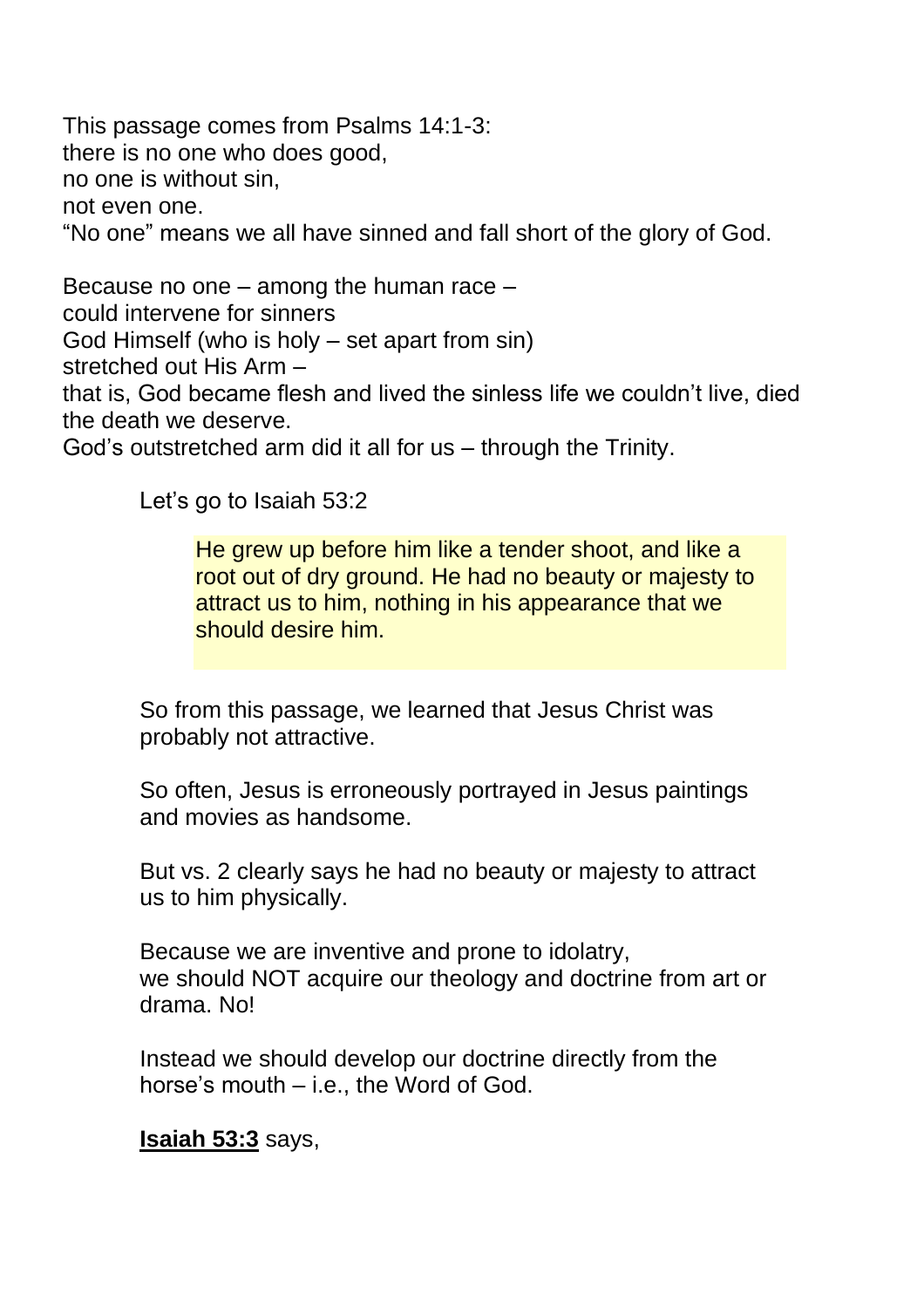He was despised and rejected by men, a man of sorrows, and **familiar with suffering**. Like one from whom men hide their faces he was despised, and we esteemed him not.

God -- incarnate -- is acquainted with our suffering, familiar with our sorrow.

He is a God, who has directly experienced our griefs. Because he shared in our humanity,

He empathizes with our weakness, our suffering, our temptation.

But He is without sin

and so because only God is holy - without sin –

only God incarnate

could lay down his life for us as a propitiation for our sins.

In **Isaiah 53:4,** we learned that

Surely he took up our infirmities and carried our sorrows, yet we considered him stricken by God, smitten by him, and afflicted.

As Jesus carried the cross, the people heaped derision on him. All those who witnessed the death of Jesus considered him unlucky -- punished by God.

But it was NOT unlucky!

On the contrary, Christ chose – out of his own volition – He chose to bear OUR griefs, our sufferings and sorrows so that wicked sinners – like us – would not have to bear the punishment – the griefs we deserve.

The suffering of the Messiah was all according to God's tedemptive plan.

Now that we have reviewed vs. 1 through 4, let us go to vs. 5.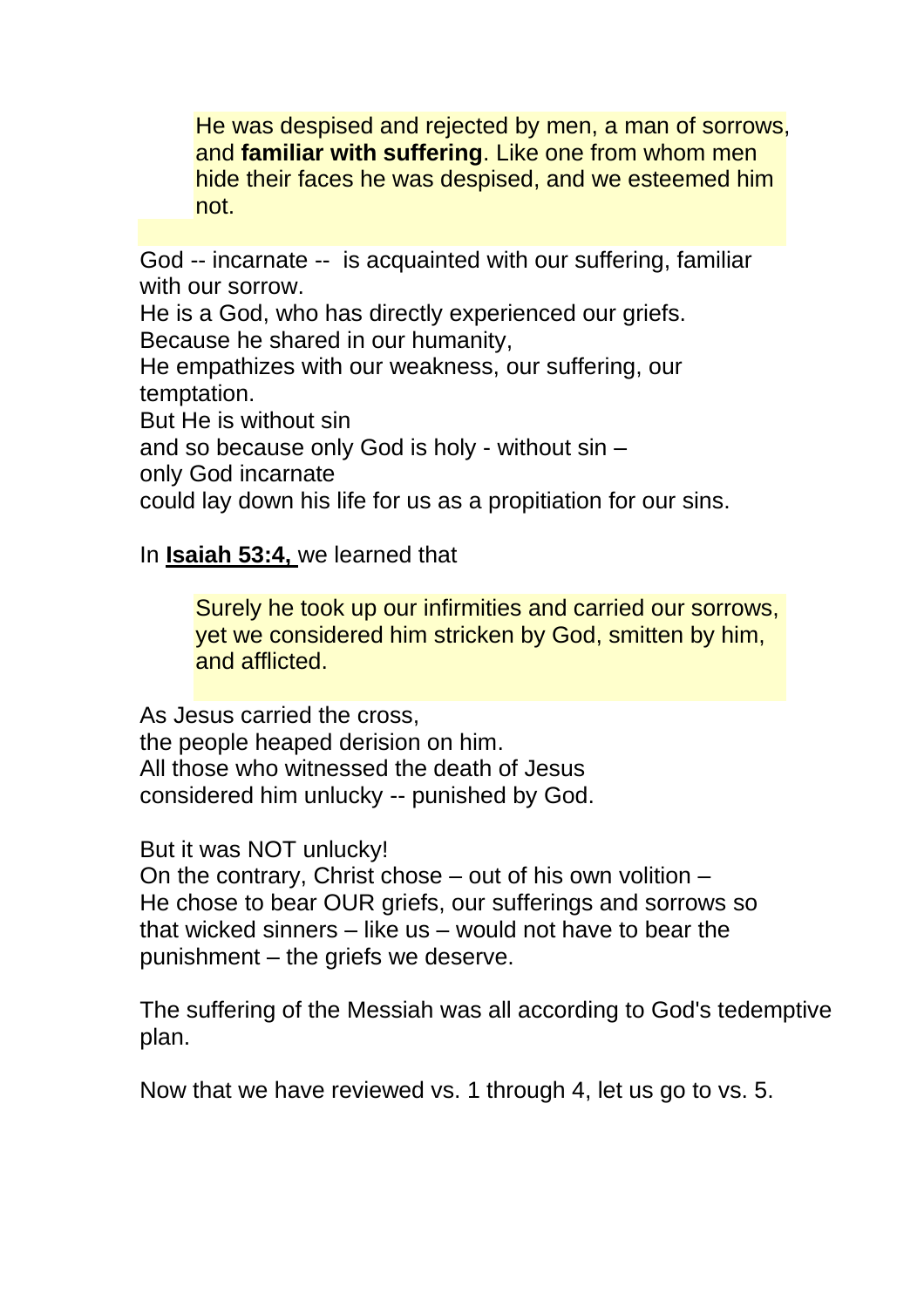5 But he was pierced for our transgressions, he was crushed for our iniquities; the punishment that brought us peace was upon him, and by his stripes we are healed.

Jesus was without sin – he was the most innocent man in history, yet we punished Him like he was the chief of sinners.

All our anger, complaints, bitterness, hatred and frustrations were directed at Jesus, albeit his innocence. He was wounded for our transgressions. He was bruised for our inequities. His chastisement brought us peace with God.

And by his stripes we are healed. What does His stripes mean?

For scourging, the man was stripped of his clothing, and his hands were tied to a post.

Look at the back of this man in the pix.

The stripes that are left along his back and legs come from the lashes and welts of a Roman whip.

### **Scourging Practices**

Scourging (or whipping or flogging or flagellation) was intended to weaken the victim to a state just short of collapse or death. After the scourging, the soldiers often taunted their victim.

Here is a Pix of Roman Flagrum (Flagellum or Roman Whip)

This is a whiplike tool. Flagellum have 3 strings of leather coming off of a stick wit wo lead balls to tenderize and sharp bones on each string.

These lead balls make this tool much more gruesome.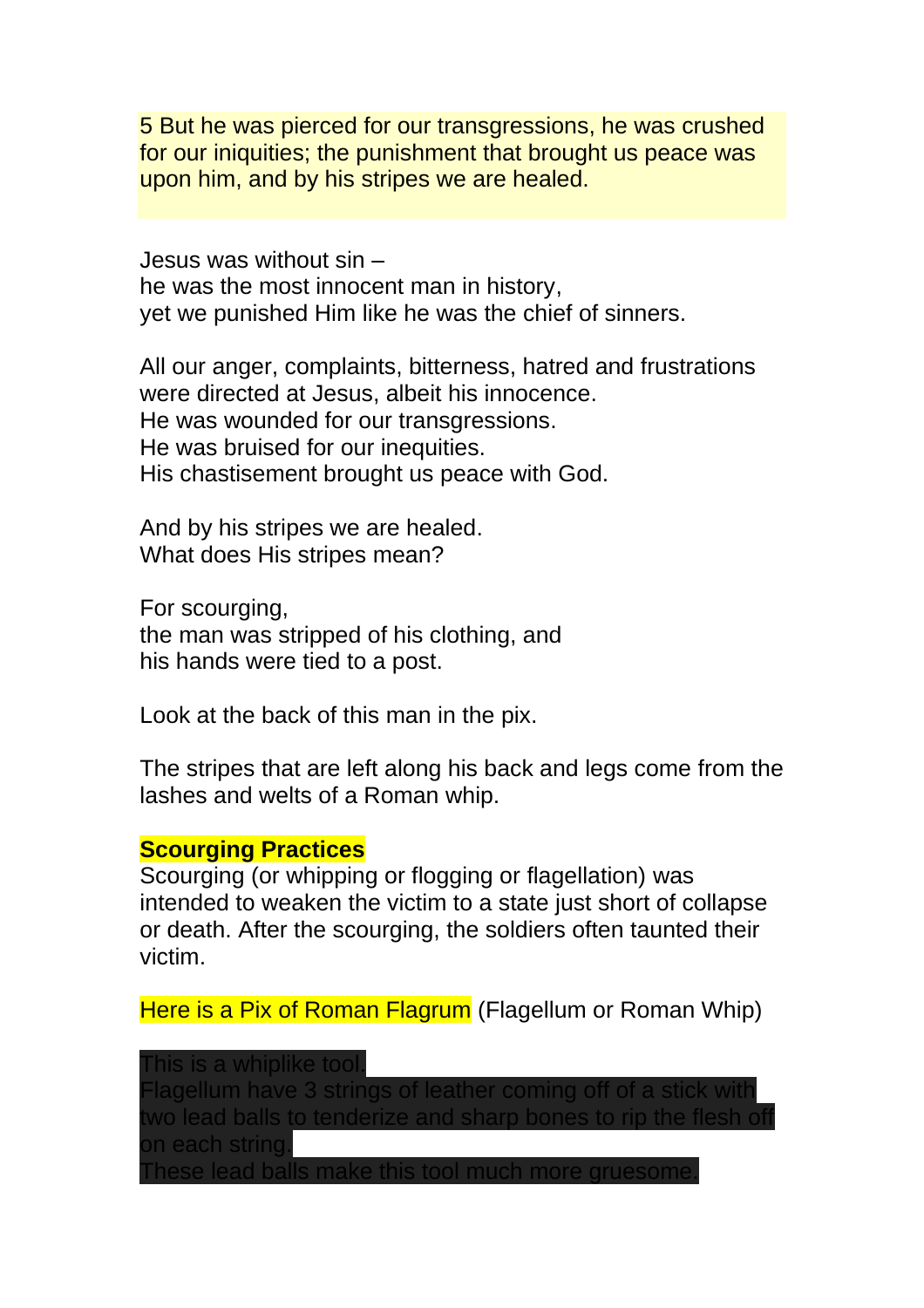They do this by adding weight, which makes the string whip faster, and by ripping the flesh of the victim every time they are hit. The Romans did this to make sure the victim was possible before crucifixion.

Here is a Pix of Me with Whip at the Shroud of Turin Museum in Turino, Italy.

The wooden handle of the flagrum is about 8" long, and the leather strings can vary from 11" to 13".

## The Medical Aspects of Scourging

As the Roman soldiers repeatedly struck the victim's back with full force, the iron balls would cause deep contusions, and the leather thongs and sheep bones would cut into the skin and subcutaneous tissues. Then, as the flogging continued, the lacerations would tear into the underlying skeletal muscles and produce quivering ribbons of bleeding flesh. Pain and blood loss generally set the stage for circulatory shock. The extent of blood loss may well have determined how long the victim would survive on the cross.

Eusebius (a church historian circa. 350 AD) states that "certain martyrs were torn by scourges down to deep-seated vein and arteries, so that the hidden contents of their bodies, their entrails and organs were exposed to sight."

Jesus went through such extreme agony.

His pain was predicted 700 years with great accuracy by Isaiah.

Only one man fits this description perfectly, and that's Jesus.

Isaiah goes through great pains to articulate the pain, suffering and distress the suffering servant had to undergo.

To help give you a better idea of this, I went through all of Isaiah 53 and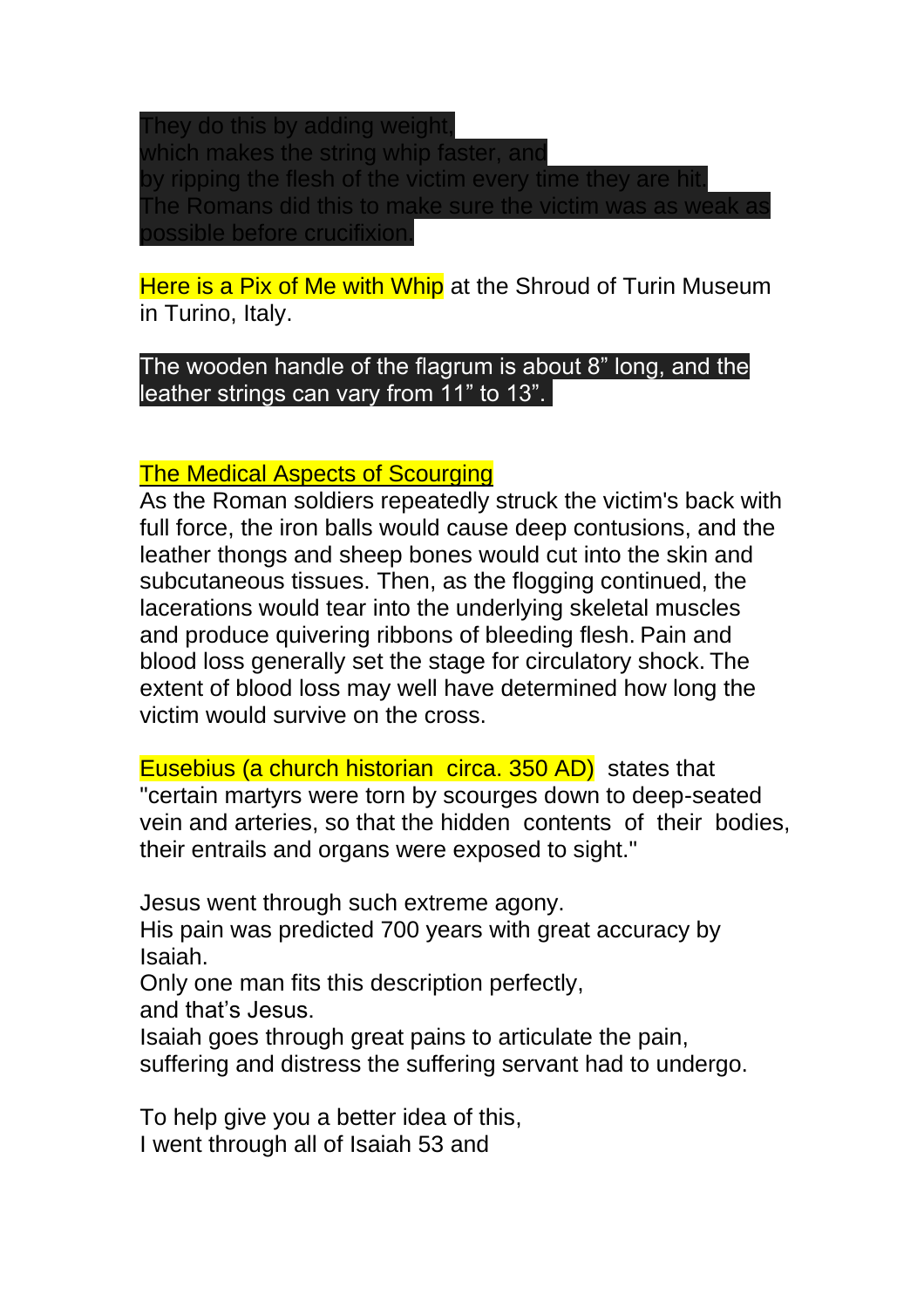highlighted all the words associated with suffering. Considering Isaiah 53 is a short passage, it's remarkable that there is an inordinate number of words and Expressions Associated with Pain, Suffering, and Distress:

The following are the words and expressions: despised (multiple times) rejected by man suffering (multiple times) pain (multiple times) held in low esteem punished (multiple times) stricken afflicted (multiple times) pierced crushed (multiple times) wounds oppressed slaughter oppression judgment taken away cut off from the land of the living assigned a grave with the wicked his life made an offering for sin poured out his life unto death numbered with the transgressors bore others' sin (multiple times)

Wow, in just a span of only a few verses, so many words and expressions were devoted by the prophet Isaiah to describe pain and suffering. Why does Isaiah do this?

I conceive this is what happened: God gave Isaiah a prophetic sight 700 years into the future. Isaiah saw disturbing scenes of Jesus' unjust trial, his bloody beating and flogging, his strenuous ascent to the cross, and then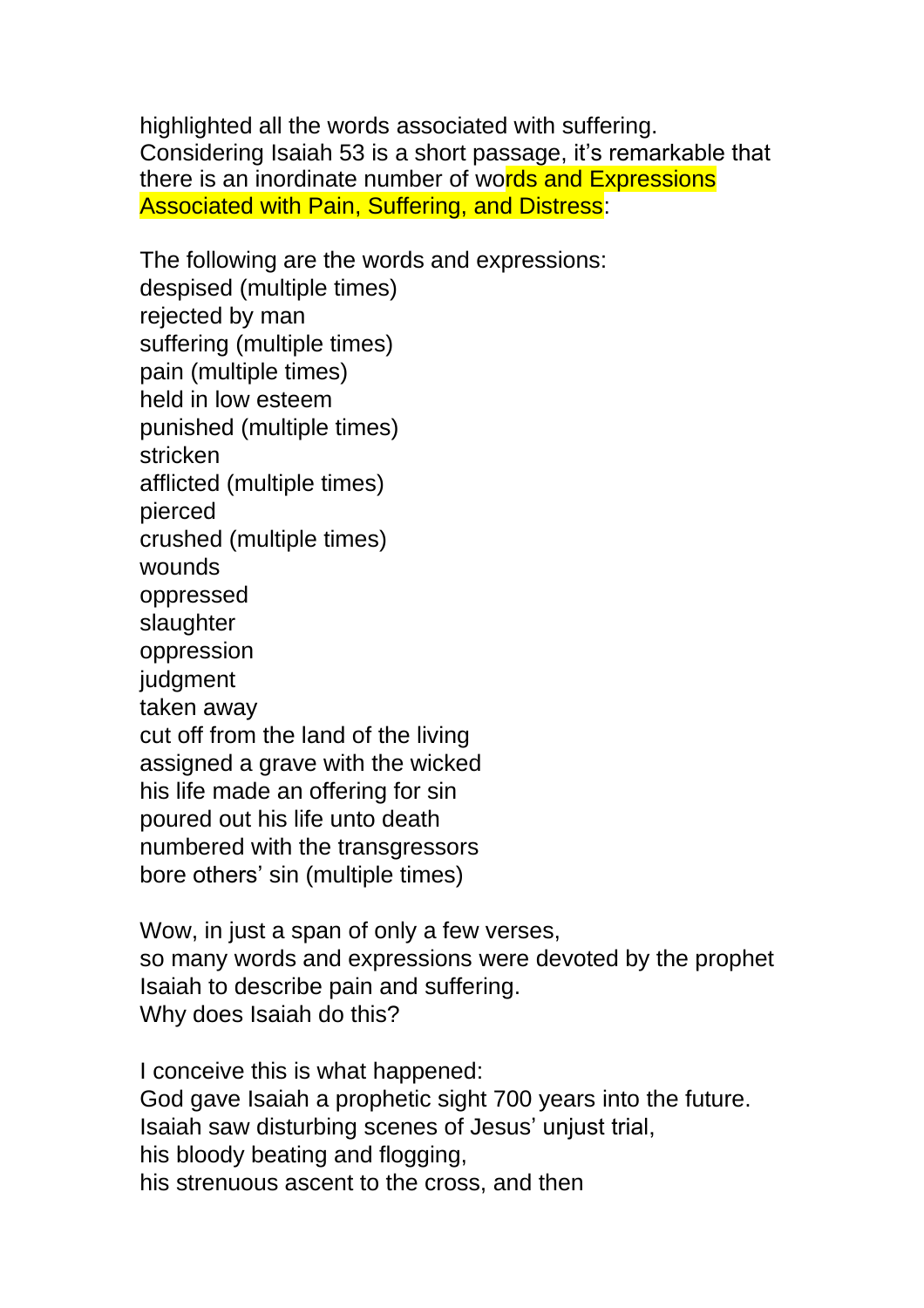his excruciating death on the cross.

It must've been shocking for Isaiah to see the degree of pain the suffering Messiah had to endure.

And for him to painstakingly articulate those unspeakable scenes of suffering onto a scroll,

Isaiah must've had to extend his vocabulary.

Perhaps he took out his Hebrew thesaurus and looked up as many words for pain he could possibly find, hoping to do his prophetic vision of Jesus's suffering justice. And after he exhausted his long list of words and expressions, he probably thought – within my ability this is the best I can do to vividly describe the suffering of our Messiah.

Now why did the Messiah – an innocent man – willingly – of His own volition – without any resistance in action or speech go through such a horrendous punishment, a horrific death?

This question is the question all people – Jew and Gentile – Christian and non-Christian – should be asking. It is the question of all questions.

What was the reason for His horrifying death? What would cause a man to willingly go through such excruciating pain?

The answer: Because of our sin! Because of our iniquities.

Verse 6 says,

We all, like sheep, have gone astray, each of us has turned to his own way; and the LORD has laid on him the iniquity of us all.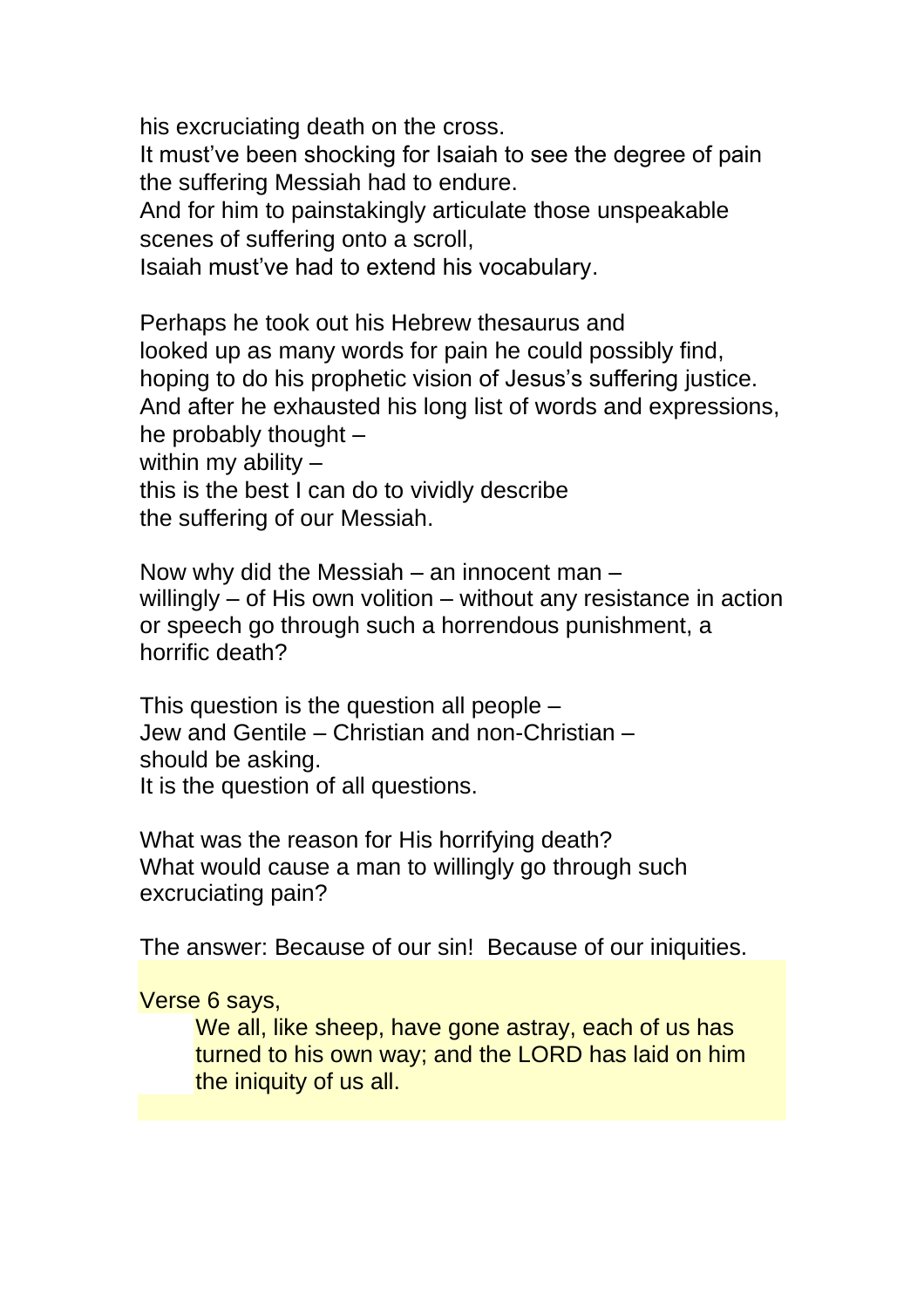You see Jesus came to take care of the biggest problem we all have.

Think about it.

Unfortunately, most people,

including churchgoers,

fail to see sin

as the biggest problem that needs to be dealt with.

What do you consider to be the biggest problem in your life? What do you spend your time concerned about right now?

If I were to ask you over coffee as a friend,

what's your biggest problem you have in your life right now? You might say,

money – I need more of it.

Maybe it's your current job -- I don't like it?

or I need to find a new job.

Maybe it's stress in your life.

Or relationships with family members, friends, or acquaintances.

Perhaps it being a better mom, dad, better son, daughter or better sister or brother.

Finding your future spouse.

Or maybe it concerns your enemies – you wish they fell off of the face of the earth.

Maybe you have health issues.

Or what about finding meaning in your life.

But …. How many of you woke up today saying,

"Oh no! SIN is the biggest problem in my life!"?

Unfortunately, we have forgotten the problem of sin. Why is this a problem, you ask?

Because God is Holy – set apart from sin.

When you die, God will judge you for all that you have done. If you have sin,

God cannot accept you because God is set apart from sin.

Where God is, there is no sin.

If you are a sinner,

you must be eternally separated from a holy God.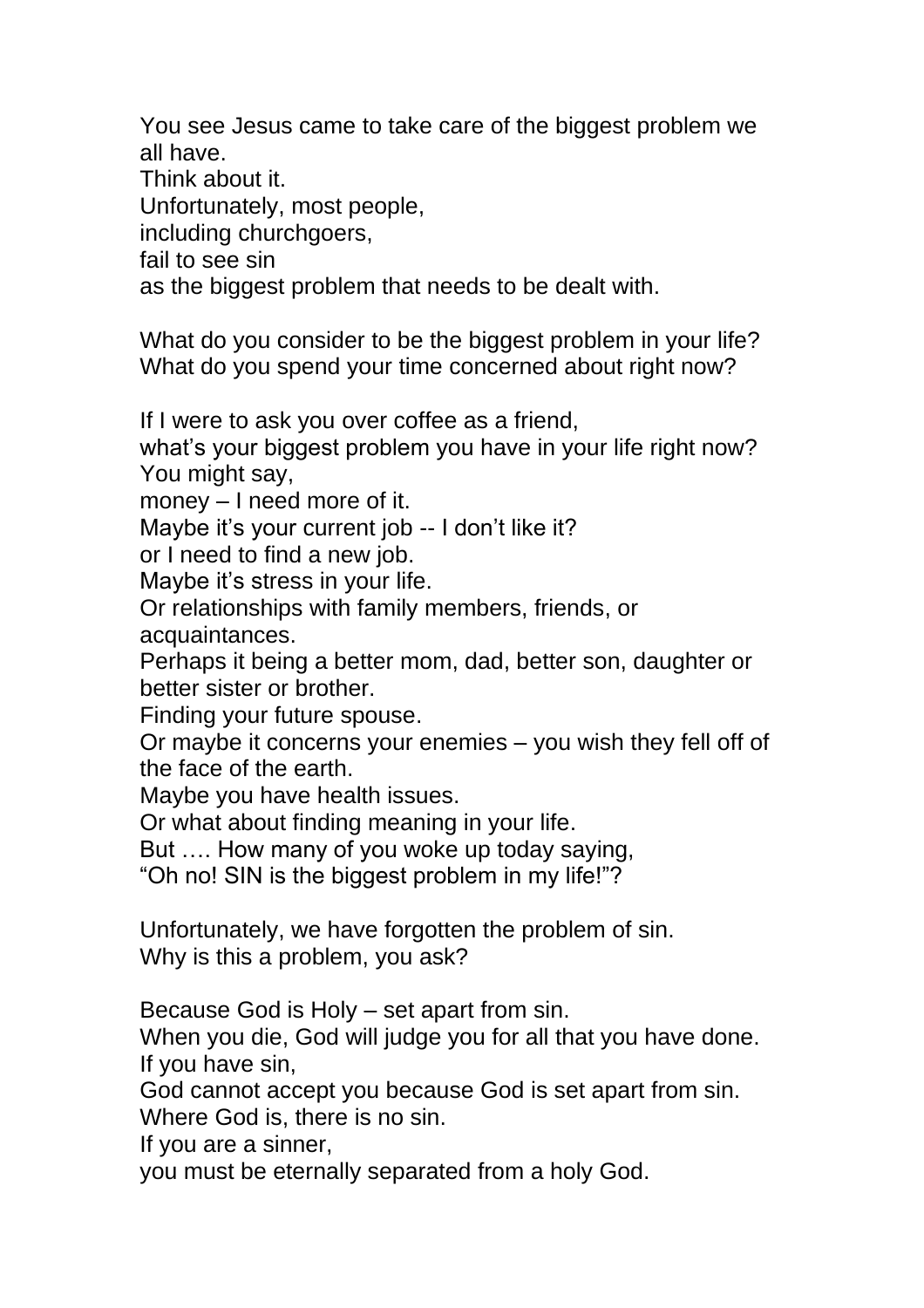God is the source of life, so if we are eternally separated from God, we will die eternally.

Remember in Romans it says the result of sin is death.

And that is why sin is a problem to all of us. And it should be our greatest concern. If it is not your concern today, trust me – on judgment day – it will not only be your greatest problem, it will be THE problem of all problems – the only problem you wish you had dealt with in this life.

So back to our question, What is the answer to our sin problem? Jesus's suffering is the answer to our sin problem. Here Peter quotes from Isaiah:

He himself bore our sins in his body on the tree, that we might die to sin and live to righteousness. By his wounds you have been healed. 1 Peter 2:24

By His wounds WE are healed.

His suffering is the only answer for us. Remember Jesus says in John 14:6, "I am the Way, the Truth and the Life, no one comes to the Father except by me." Why only through Jesus? Because God alone is holy, Only God Himself could save us – and only in man form – so that through the shedding of His holy blood that covers us, we are healed and have eternal life. And so:

## **Only Through the Suffering of the Righteous Can We Come to God**

For Christ also suffered once for sins, the righteous for the unrighteous, that he might bring us to God ... 1 Peter 3:18